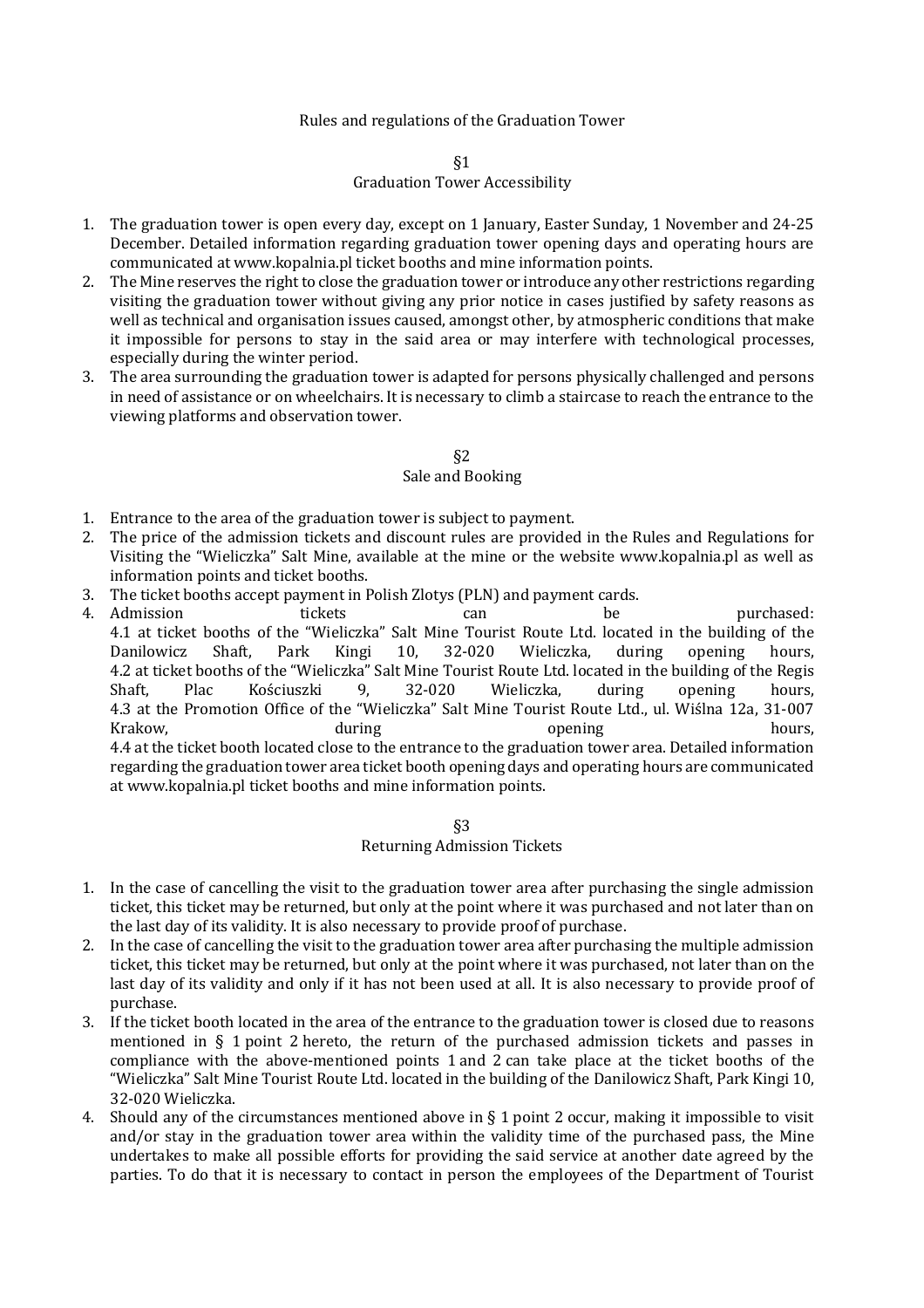Organisation at the "Wieliczka" Salt Mine Tourist Route Ltd. in the building of the Danilowicz Shaft, Park Kingi 10, 32-020 Wieliczka or with the "Wieliczka" Salt Mine Tourist Route Ltd. according to the contact details on the website www.kopalnia.pl.

§4

## General Rules for Visiting the Graduation Tower

- 1. Entering the area of the graduation tower is permitted upon presenting a valid admission ticket.
- 2. Persons under thirteen years of age and incapacitated persons can visit the graduation tower only in the company and under the supervision of persons enjoying full legal capacity. Guardians are fully responsible for the persons in their care and for any and all damages caused by them.
- 3. Entering the area of the graduation tower with pets is forbidden except for guide dogs assisting blind and visually impaired persons.
- 4. Bringing luggage to the premises of the graduation tower is not allowed with the exception of hand baggage. Hand baggage is considered to be luggage of maximum dimensions 35cm x 20cm x 20cm. Larger backpacks, bags, suitcases should be left in coaches and cars or taken to the luggage room located in the area of descending into the mine.
- 5. The mine shall not be held responsible for any items left behind within the premises of the facility.
- 6. The mine shall not be responsible for any damages to or soiling of clothes of persons visiting the area of the graduation tower, caused especially by the brine.
- 7. The duration of the visit to the graduation tower is limited by its opening hours. However, the recommended visiting time at the graduation tower should not exceed 30 minutes.
- 8. The number of persons that can stand on the viewing platform located at Level  $1 (+9.00)$  m and observation tower at Level  $2 (+18.00 \text{ m})$ , at the same time, is limited and may be up to: a) 60 persons on the viewing platform, Level 1
	- b) 10 persons on the observation tower, Level 2

c) 20 persons on both platforms of the observation tower (levels 1 and 2), at the same time.

# §5

## Safety Rules

- 1. The graduation tower is protected by the Internal Security Company, i.e. "Straż Ochronna SKARBNIK" (Security Company-SKARBNIK) acting in compliance with the Act on Persons and Property Protection dated 22 August 1997 (uniform text of the Journal of Laws of 2004, item 1099). Regarding issues concerning safety and order, persons occupying the premises of the "Wieliczka" Salt Mine are obliged to follow the orders and/or instructions of the Security Company staff - as well as matters not covered by hereto Regulations.
- 2. The premises of the graduation tower are monitored and covered by the dispatchers surveillance system.
- 3. The whole area of the graduation tower and all the facilities and objects located within the area are an integral whole protected by the law. It is forbidden to move, remove and destroy any of these facilities and objects situated within the premises of the graduation tower.
- 4. Persons in the area of the graduation tower are permitted only in places where access is permitted and in compliance with the rules and regulations hetero.
- 5. Persons standing on viewing platforms and on the observation tower are obliged to take special precautions. Especially leaning out beyond the fencing is strictly forbidden.
- 6. Access to the area of the graduation tower is forbidden to persons under the influence of alcohol and/or drugs or behaving in a manner that constitutes a risk, endangers the safety of visitors and/or disrupts visiting for other tourists or violates the generally accepted norms of behaviour in public places.
- 7. Using open fire in the area of the graduation tower is strictly prohibited. Drinking alcohol, smoking tobacco or an e-cigarette is also forbidden.
- 8. Persons entering the premises of the Graduation Tower and their hand luggage may be subject to an inspection using electronic devices for detecting dangerous materials and objects, etc. Authorised employees of the mine may ask the visitors to open their handbags and other luggage and present the